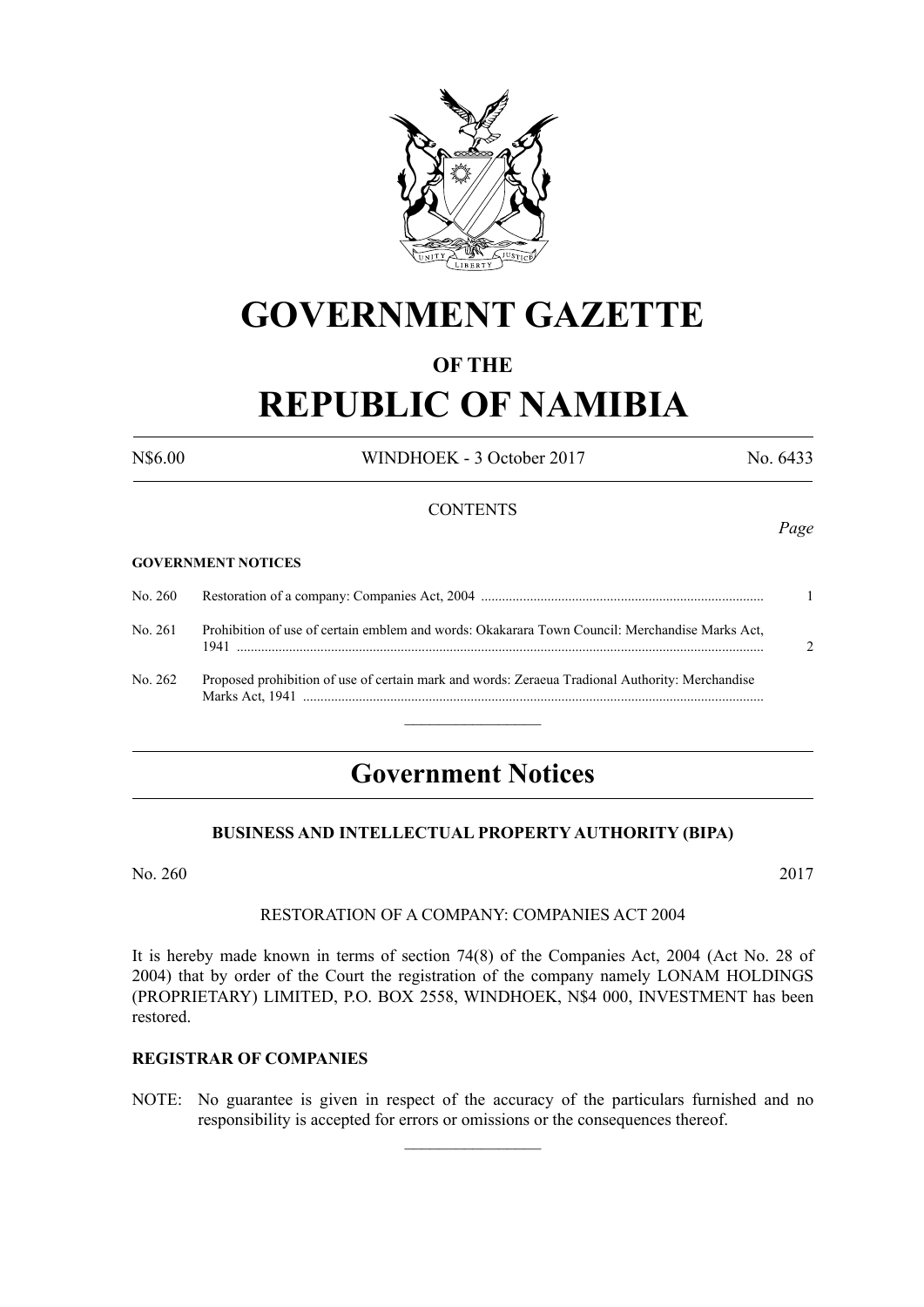#### **MINISTRY OF INDUSTRIALISATION, TRADE AND DEVELOPMENT**

No. 261 2017

#### PROHIBITION OF USE OF CERTAIN EMBLEM AND WORDS: OKAKARARA TOWN COUNCIL: MERCHANDISE MARKS ACT, 1941

Under section 15(1) of the Merchandise Act, 1941 (Act No. 17 of 1941), I prohibit the use, by any person other than the Okakarara Town Council, or by any person without the consent of the Okakarara Town Council, of the -

- (a) mark set out in the Schedule; and
- (b) words "Okakarara Town Council" or "Risa u kute" and the devices of cow and calabash set out in the mark contemplated in paragraph (a),

in connection with any trade, business, profession or occupation or in connection with a trade mark, mark or trade description applied to goods.

#### **I. Ngatjizeko Minister of Industrialisation, Trade and Development**

**SCHEDULE** 



#### **MINISTRY OF INDUSTRIALISATION, TRADE AND SME DEVELOPMENT**

No. 262 2017

PROPOSED PROHIBITION OF USE OF CERTAIN MARK AND WORDS: ZERAEUA TRADITIONAL AUTHORITHY: MERCHANDISE MARKS ACT, 1941

Under section 13 of Merchandise Marks Act, 1941 (Act No. 17 of 1941), I give notice that the White Flag Movement of Zeraeua Traditional Authorithy has requested the prohibition, under section 15(1) of that Act, of the use by any person other than the White Flag Movement of the Zeraeua Traditional Authorithy of the -